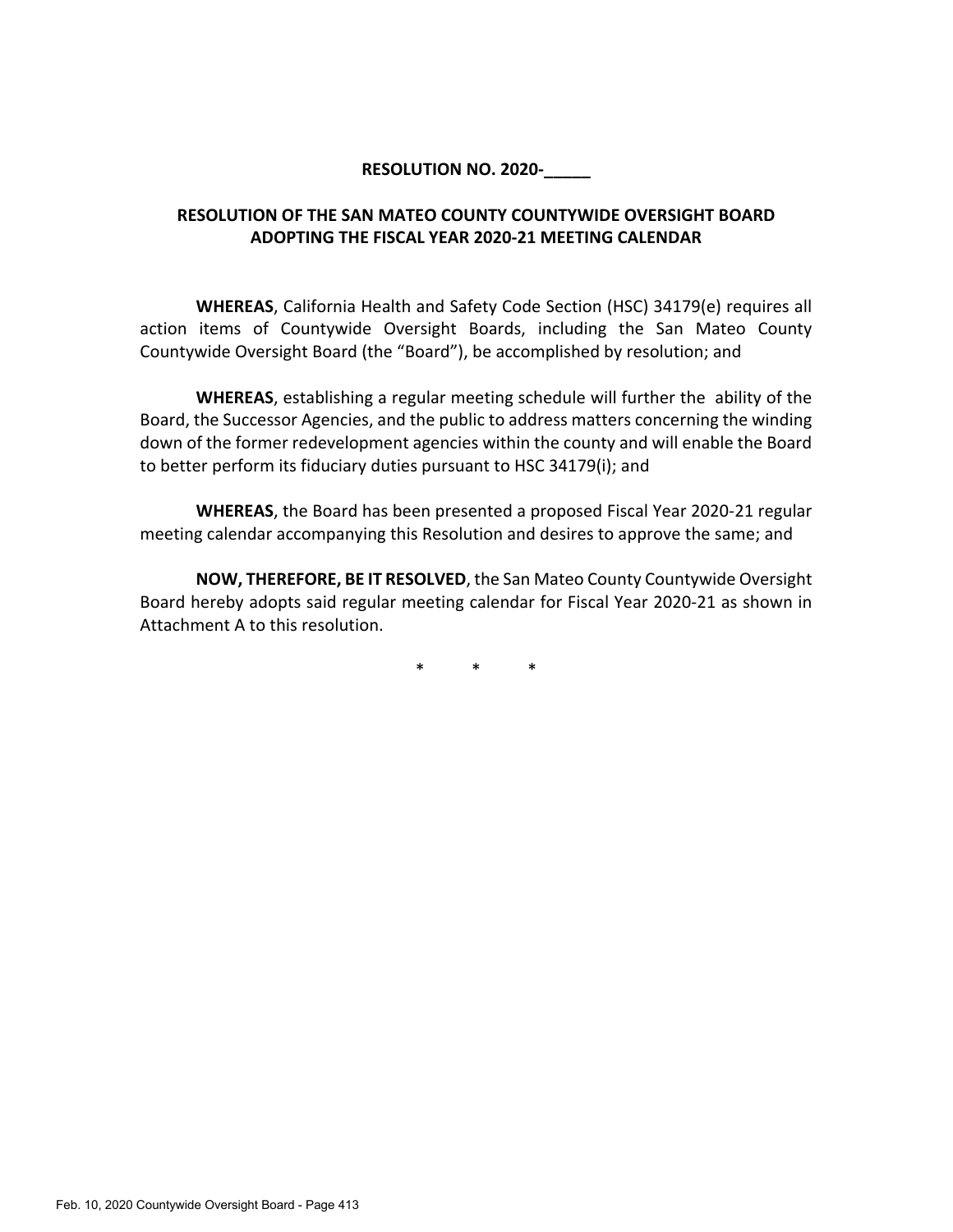# **Attachment A**

# **San Mateo County Countywide Oversight Board**

### **2020-21 Meeting Schedule**

All meetings to be held at: Board of Supervisors' Chambers Hall of Justice - 400 County Center, 1<sup>st</sup> Floor Redwood City, California 94063

| 2020   |              |                      |
|--------|--------------|----------------------|
| Day    | Date         | <b>Starting Time</b> |
| Monday | July 13      | 9.00 a.m.            |
| Monday | August 10    | 9:00 a.m.            |
| Monday | September 14 | 9:00 a.m.            |
| Monday | October 5    | 9:00 a.m.            |
| Monday | November 16  | 9.00 a.m.            |
| Monday | December 14  | 9:00 a.m.            |
| 2021   |              |                      |
| Day    | <b>Date</b>  | <b>Starting Time</b> |
| Monday | January 11 * | 9:00 a.m.            |
| Monday | January 25 * | 9:00 a.m.            |
| Monday | February 8   | 9:00 a.m.            |
| Monday | March 8      | 9:00 a.m.            |
| Monday | April 12     | 9:00 a.m.            |
| Monday | May 10       | 9:00 a.m.            |
| Monday | June 14      | 9:00 a.m.            |

**\***These meetings are necessary to meet the DOF's February 1st deadline for Annual ROPS.